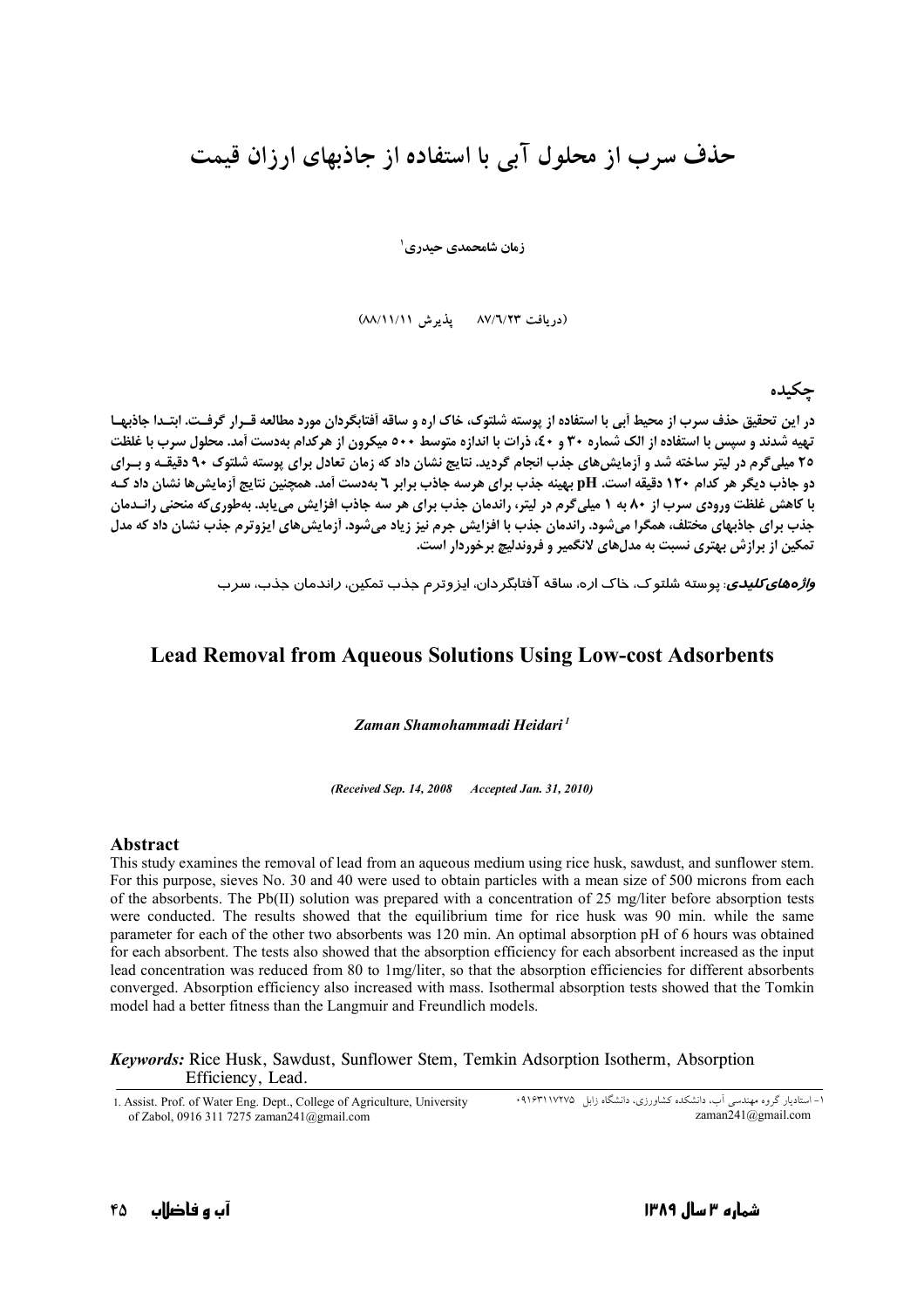١- مقدمه

سرب، فلزی نرم به رنگ خاکستری مایل به آببی و از جملـه فلـزات سنگین است. عدد اتمی سرب ۸۲ ، جرم اتمـی آن ۲۰۷/۱۹ و وزن مخصوص آن ۱۱/۲۴ است. نقطـه ذوب ايـن فلـز ۳۲۷/۵ و نقطـه جوش آن ۱۷۴۰ درجه سلسیوس است. آلـودگی ناشـی از سـرب در اثر فرایندهای ذوب و گـداخت اسـتخراج معـدن و فعالیتهـای دیگـر بهوجـود مـي آيـد. سـرب در صـنايع ذوب فلـزات، توليـد بـاتري، جوشـکاري، تعميــر راديــاتور اتومبيــل، توليــد رنــگ و صــنايع اسلحهسازي استفاده مي شود [١].

مواد ارزان قیمت بهویژه مواد زائد کشاورزی میتوانند پتانـسیل قابل تـوجهي بـراي حـذف فلـزات سـنگين داشـته باشـند و از نظـر محيطزيست نيز شرايط مساعدي را ايجاد نمايند [٢].

تحقیقـات بوشـر و همکـاران <sup>۱</sup> در مـورد خـاک اره و نیـز سـان و همکاران<sup>۲</sup> در مورد ساقه آفتابگردان نشان داد که قـسمت اعظـم ايـن مواد در حذف تركيبات فلزي از فاضلاب مؤثراند [٣ و ٤].

ونکوباچار و همکاران <sup>۳</sup>از پوسته نارگیـل بـرای جـذب سـرب از محلول آبی استفاده کرده و مشاهده کردند که جـذب سـرب تـابعی از pH . زمان ماند و غلظت اوليه محلول است [۵].

ورمبا و همکباران<sup>۴</sup> حیذب سون هیای میس دوظرفیتی را از محلولهای آبی توسط پوسته شلتوک مـورد مطالعـه قـرار دادنـد [۶]. نتايج تحقيق مذكور، اثر افزايش pH و افزايش غلظت يـون فلـز را در افزایش جهذب نهان داد و در pH برابر ۷/۲، حداکثر جهذب بەدست آمد.

ونـگ و همكـاران °، جـذب سـرب از پـساب صـنعتي توسـط خاکستر پوسته شلتوک را مورد بررسی قـرار دادنـد [۷]. آنهـا نـشان دادند که جذب سرب از پـساب صـنعتي بـا افـزايش ميـزان و زمـان ماند، افزایش میبابد.

تارلی و همکاران ٔ، از پوسته شلتوک اصلاح شده بهعنـوان یـک جاذب طبيعي فلزات سنگين بـراي جـذب كـادمّيم و سـرب اسـتفاده نمودند [٨]. نتايج تحقيق مذكور نشان دادكه پوسته شلتوك اصلاح شده توسط ۰/۷۵ مول در لیتر NaOH نسبت به پوسته شلتوک خام از ظرفیت جذب بیشتری برای هر دو فلز برخوردار است. همچنـین مطالعات ايزوترم نشان دادكه مدل لانگميرنسبت به مدل فرونـدليج از مطابقت بیشتری برخوردار است.

شامحمدي حيدري و همكاران، از يوسـته شـلتوک اصـلاح شـده توسط محلول سدیم بیکربنات برای جـذب کـادمیم از محلـول آبـی

استفاده نمودند [۹]. در تحقیق مذکور، تأثیر غلظتهای مختلف سـدیم بپرکربنات بر افزایش ظرفیت پوسته شلتوک در جذب کادمیم مـورد بررسي قرار گرفت. حـداكثر رانـدمان جـذب در pH برابـر ۶ اتفـاق افتاد و زمان تعادل جذب ١/٥ ساعت بهدست آمد.

رستمی در سال ۱۳۸۰، کاربرد موی انـسان در حـذف سـرب از محیط آبی را مورد مطالعـه قـرار داد. نتـایج نـشان داد کـه بیـشترین میزان جذب مربوط به یون سرب، از ترکیب نیترات سرب به میـزان ۳۸ میلیگرم بر گرم بود و راندمان جذب در این حالت برای غلظت ورودی ۱۰۰ میلیگرم در لیتر، برابر ۹۹ درصد بهدست آمد [۶].

عبدل غنی و همکاران<sup>۷</sup> حـذف سـرب بـا اسـتفاده از مـواد ارزان قیمت را مورد مطالعه قرار دادنـد [۱۰]. آنهـا بـا اسـتفاده از طيـف سنجي IR، نتيجه گرفتند كه پوسته شلتوك از ظرفيت مناسببي بـراي حذف فلز سرب از محیط آبی برخوردار است.

هدف اصلی در این تحقیق، معرفی جاذبهای ارزان قیمت بـرای حذف فلز سرب از محیط آبی و بررسی همگرایی راندمان جـذب در غلظتهای کم بود.

# ۲- مواد و روشها

پوسته شلتوک از کارگاه برنج کوبی و خاک اره از کارگاه نجاری شهر اهواز جمع آوري شد و سـاقه آفتـابگردان از مـزارع كـشاورزي تهيـه گردید. جاّذبهـا خـرد شـده، از الـک شـماره ۳۰ و ۴۰ عبـور داده شـد بهطوريكه قطر ميانگين ذرات به حدود ۵۰۰ ميكرون رسيد.

ذرات بــا آب فــراوان و ســيس بــا اســتفاده از مــايع ظرفــشويي بهخوبی شسته شد و در گرمخانه تحت دمـاي ۸۰ درجـه سلـسيوس و ىەمدت ۵ ساعت خشك گرديد [۱۰].

# ٢-١- تعيين pH بهينه

تعداد ۶ ارلین بهمدت ۲۴ ساعت در محلول اسید نیتریک قرار گرفت و سیس با آب شهر و آب بدون یون کاملاً شسته شـد. مقـدار ۱۰۰ میلی لیتر محلول با غلظت ۲۵ میلیگرم در لیتـر فلـز سـرب در هر یک از ارلنها ریخته شد. در هر کدام از ارلنها، مقـدار ۲ گـرم از ساقه آفتابگردان ریخته شد و pH ارلنها بهترتیب در ۰۴،۳،۲ .۵ ۶ و ۷ تنظیم گردید. محلولها بر روی شیکر، بهمدت ۳ ساعت با سرعت ٢٢٥ دور در دقيقــه قــرار گرفتنــد. پــس از آن مجــدداً pH اندازهگیری شد و تغییرات یادداشت گردیـد. بـا اسـتفاده از قیـف شیمهای و کاغـذ صـافی واتمــن^ ۰/۴۵ میکـرون، نمونــههــا در قوطی های پلاستیکی که قبلاً کاملاً شسته شده بـود، ریختـه شـد. بـا افزودن مقدار معینی از اسید نیتریک ، pHنمونهها به حدود ۲ رسید

Bousher et al.

Sun et al .<br>Vankobachare et al

Verma et al.

Wong et al.

Tarley et al.

Abdel-Ghni et al.

 $W_0$ ttmon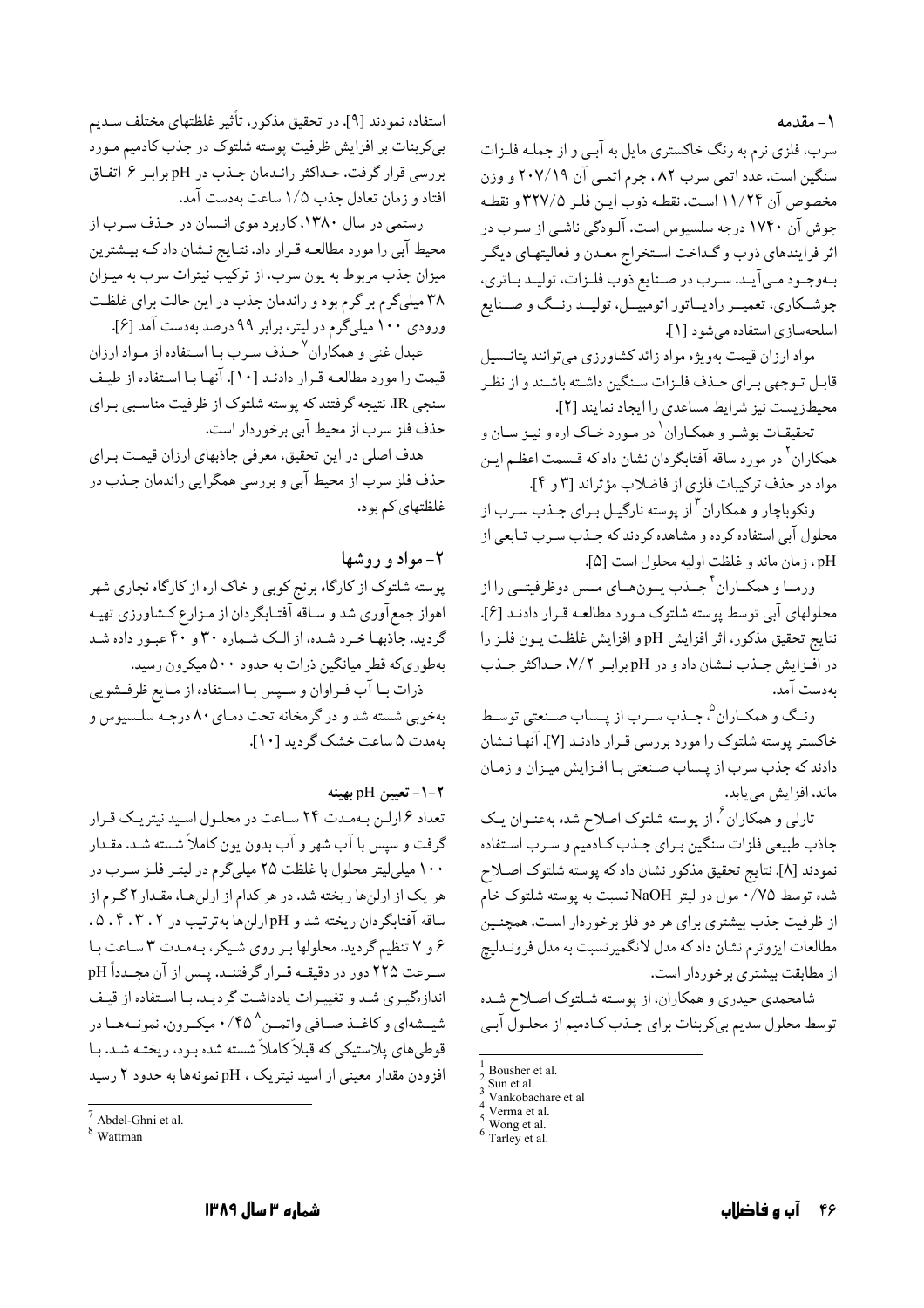و بلافاصله برای انـدازهگیـری مقـدار سـرب باقیمانـده در محلـول، آزمایش های جذب انجام شد. ایـن کـار بـرای دو جـاذب دیگـر نیـز تکرار گردید.

۲-۲- آزمایش های جذب سینتیک مقـدار ۲ گـرم از سـاقه آفتـابگردان در داخـل محلـول بـا غلظـت ۲۵میلیگرم در لیتر فلز سـرب ریختـه و pH آن بـا توجـه بـه نتـایج بهدست آمده از آزمایش های قبلی، روی ۶ تنظیم گردید. محلولها بر روی شیکر با ۲۲۵ دور در دقیقه، بـرای مـدت معـین قـرار گرفتنـد. سیس نمونهها بهترتیب از روی شیکر برداشته شد و بـا اسـتفاده از قیف شیشهای و کاغذ صافی واتمن ۰/۴۵ میکرون، در قـوطیهـای يلاستيكي كه قبلاً كاملاً شسته شده بود، ريخته شد. با افزودن مقدار معینی اسید نیتریک، pH به حدود ۲ رسید و بلافاصله مقدار سـرب باقی مانده در محلول اندازهگیری شد. این کار برای جاذبهای پوسته شلتوک و خاک اره نیز تکرار شد.

# ٢-٣- آزمایش های راندمان جذب

در این سری از آزمایش ها، برای زمان ماند ۲ ساعت و pH برابر ۶، راندمان جذب برای هر سه جـاذب، مـورد مطالعـه قـرار گرفـت. در مرحله اول، میزان جاذب ثابت و برابر ٢٠ گرم در لیتر در نظر گرفته شد و به ازای مقـادیر مختلـف غلظـت اولیـه سـرب، رانـدمان جذب بهدست آمد. در مرحله دوم برای محلول سرب با غلظت ٢٥ میلیگرم در لیتـر، رانـدمان جـذب بـه ازای مقـادیر مختلـف جـاذب انداز ،گیر ی شد.

# ۲-۴- آزمایش های ایزوترم جذب

پس از شستشوی ظروف مورد نیاز با مایع ظرفشویی، آب فراوان و نهايتاً با آب بدون يون، آزمايش هاي ايزوترم جذب بـراي pH برابـر ۶ و دمای ۲۰ درجه سلسیوس بهصورت زیر انجام گرفت.

هـشت مقـدار مختلـف از سـاقه آفتـابگردان در ۱۰۰ میلـی|یتـر محلـول سـرب بـه غلظـت ٢٥ ميلـيگـرم در ليتـر ريختــه شــد و بر روی شیکر با سرعت ٢٢٥ دور در دقیقه قرار گرفت. پس از ٢ ساعت نمونهها برداشته شدند. سيس نمونهها، فيلتر شده و مقدار يون سرب آنها اندازهگیری گردیـد. ایـن کـار بـرای دو جـاذب دیگـر نیـز تکرار شد.

٣-نتايج و بحث در این قسمت، پارامترهای مهم و مؤثر بر فرایند جذب سرب شـامل pH، زمان ماند، غلظت اوليه محلـول و مقـدار جـاذب بررسـي شـد.

همچنین مدلهای همدمای جـذب لانگمیـر <sup>'</sup>، فرونـدلیچ <sup>۲</sup>و تمکـین <sup>۳</sup> مورد بحث قرار گرفت.

### $pH_1$ اثر $-1$

pH محیطی که فرایند جذب در آن انجام میشـود، تـأثیر زیـادی بـر میزان جذب دارد[۱۱ و ۱۲] . شکل ۱ اثـر pH محلـول را بـر مقـدار جذب سرب نشان میدهد. با افزایش pHاز ۲ به ۶، راندمان جـذب برای هر سه جاذب افزایش می یابد. حداقل راندمان در pH برابر ٢ و حداکثر راندمان در pH برابر ۶ اتفاق میافتد. زیرا در pHهای يايين تر يون هاي هيدروژن به عنوان رقيب كاتيون ها در جـذب سطحی ظاهر میشوند[۱۱]. در pH برابر ۲ میزان یون +H زیاد بوده و رقابت بیشتری برای جذب سطحی از خود نشان می دهد. رانـدمان جذب در پوسته شلتوک در تمام آزمایشها بیشتر از راندمان جـذب سـاقه آفتـابرگردان و خـاکاره اسـت. دليـل آن را بايـد در وجـود گروههای هیدروکسیلی سطحی، فسفات، سیلیکات و کربوکسیلات جسستجو کرد [۹و ۱۰]. شبیب منحنبی جنذب در جاذبهبای سیاقه آفتابرگردان و خاک اره، از pH برابر ۲ تا pH برابر ۶ تقریباً یکسان است ولی در پوسته شلتوک از pH برابر ۲ تا pH برابر ۳ شدید بوده و از آن پس به یکباره شیب منحنی کاهش می یابـد. بـهطـوریکـه در pH برابر ۶، اختلاف راندمان جـذب در هرسـه جـاذب بـه حـداقل میرسد. در هر صورت با افزایش مقدار pH، راندمان جـذب، بـرای جاذبهای مختلف افزایش یافته و همگرا می شود.



٣-٢- مطالعات جذب سينتبك شکل ۲ تغییرات مقدار جذب با زمان تماس را در pH برابر ۶ برای هر سه جاذب خباک اره، سباقه آفتباگردان و پوسته شبلتوک نـشان

Langmuir

<sup>&</sup>lt;sup>2</sup> Freundlich

Temkin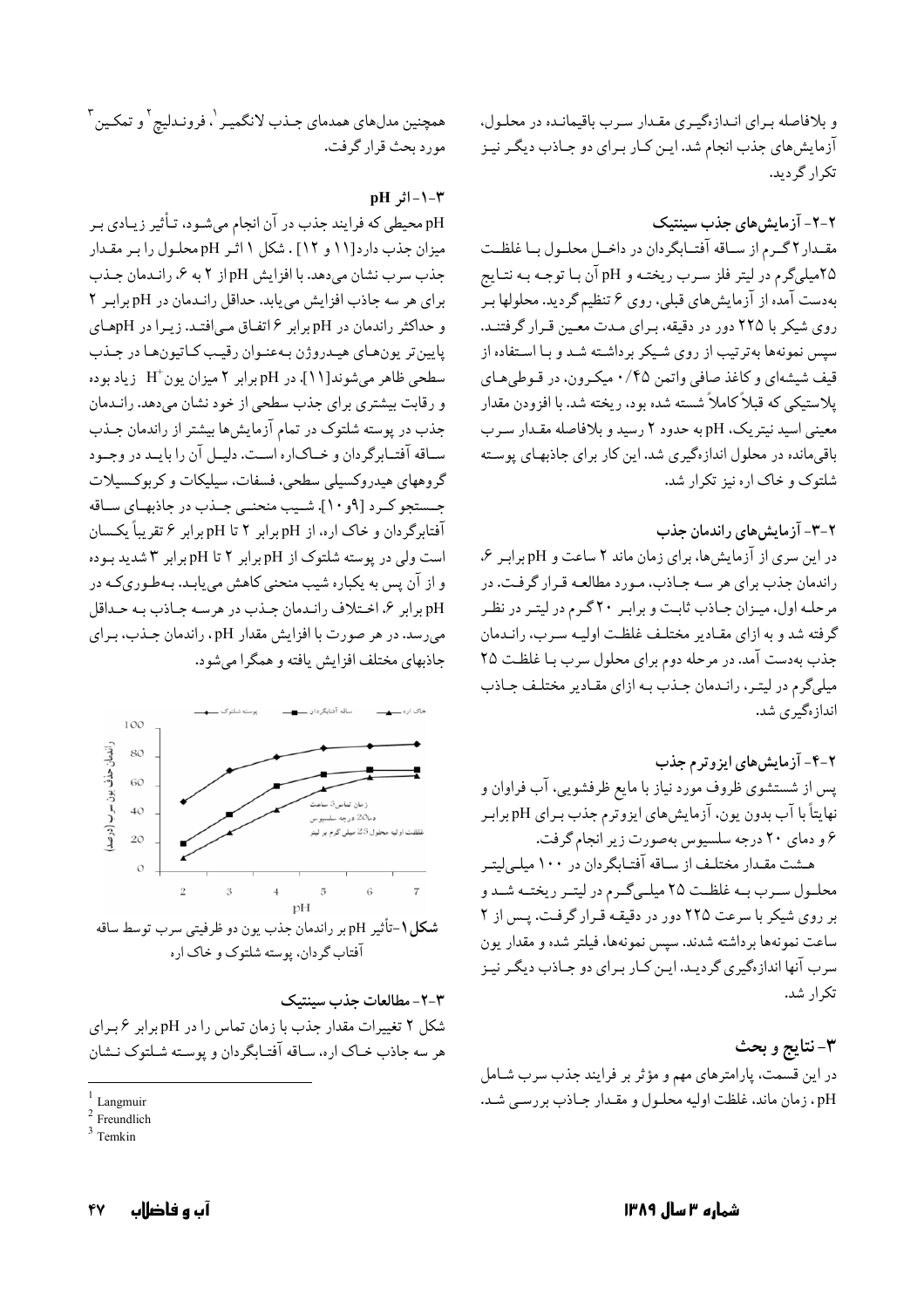میدهد. سرعت جذب در هر سه جاذب بین ۱۵ تا ۳۰ دقیقه بود ولی بهتدریج سرعت جذب کـاهش یافـت تـا سـرانجام مقـدار جـذب در پوسته شلتوک پس از ۹۰ دقیقه و در دو جاذب دیگر پس از ۱۲۰ دقيقه به حالت تعادل رسيد.

راندمان جذب توسط پوسته شلتوک بين ۶۸ تا ۹۲/۹ درصد بهترتیب در زمـانهای ماند ۱۵ تا ۹۰ دقیقه متغیر بود. در حـالی کـه در مدت ۱۵ تا ۱۲۰ دقیقه، تغییرات رانـدمان جـذب در خـاک اره و ساقه آفتابگردان، بهترتیب ۲۵ تا ۵۵ درصد و ۳۳ تا ۵۸ درصد بود.



**شکل ۲**-تاثیر زمان تماس بر راندمان جذب یون دو ظرفیتی سرب توسط ساقه آفتاب گردان، پوسته شلتوک و خاک اره



سرب توسط ساقه آفتاب گردان. پوسته شلتوک و خاک اره

٣-٣- تأثير غلظت اوليه بر راندمان جذب شکل ۳ تغییرات راندمان جذب سرب توسط جاذب خاک اره، سـاقه آفتابگردان و پوسته شلتوک را نشان میدهد. در این مطالعه راندمان حذب از رابطه ۱ محاسبه شده است.

$$
E = \left(\frac{C - C_f}{C}\right) \times 100
$$
 (1)

و C<sub>f</sub> به ترتيب غلظت اوليه و غلظت تعـادلي يـون فلـز در محلـول $\rm C$ برحسب ميلي گرم در ليتر و E درصد راندمان جذب يون فلز است. بررسی شکل نشان میدهد که با کاهش غلظت اولیـه محلـول از ٨٠ به ۱ میلیگرم در لیتر، راندمان جذب برای جاذبهای خباک اره، سیاقه آفتابگردان و پوسته شلتوک به ترتیب از ۸/۲، ۱۱ و ۱۷/۲درصد. به ۹۶/۴، ۹۸ و ۱۰۰ درصد افزایش می یابد. همچنین شکل ۳ نشان مي دهد كه هرچه غلظت محلول كمتر شود، راندمان جذب در هر سـه جاذب به هم نزدیک مبی شود. همگرایبی رانـدمان جـذب در مـورد افزایش غلظت نیز صادق است. با این تفاوت که در غلظتهای بـالا، راندمان جذب به سمت صفر میل میکند در صورتی که در غلظتهای كم، بهسمت جذب كامل ميل مى نمايد[١١].

#### ۴-۳- تأثیر مقدار جاذب بر راندمان جذب

شکل ۴ تأثیر جرم جـاذب بـر رانـدمان جـذب يـون سـرب را نـشان میدهد. با توجه به این شکل مشاهده میشود کـه بـا افـزایش مقـدار جاذب از ۵ به ۷۰ میلیگرم در لیتر، راندمان جذب در هر سه جاذب افزايش مي يابد. بهنظر مي رسد با افزايش جرم جـاذب، سـطح ويـژه ازدياد پيدا مي كند و در نتيــجه سـهولت جـذب بيـشتر مـىشـود. همچنین بررسی رانـدمان جذب نشان داد که ۴۰ گرم در لیتر جـاذب پوسته شلتوک در شرایط بالا کافی است تـا ۲۵ میلـیگـرم در لیتـر سرب را بهطور کامل جذب نماید. در صورتی کـه حتـی ۷۰گـرم در لیتر از جاذبهای ساقه آفتابگردان و خاک اره نیز نتوانست مقدار یون محلول فلز را بهطور كامل جـذب نمايـد. بـهعبـارت ديگـر ظرفيـت جـاذب پوسـته شـلتوک حـدود دو برابـر ظرفيـت جاذبهـاي سـاقه آفتابگردان و خاک اره بود. شکل ۴ نشان میدهد که حداقل اختلاف راندمان جذب بین جاذبهای بهکار رفته بهترتیب در مقادیر ۷۰ و ۵ گرم در ليتر بود. بنابراين مي توان گفت بـراي غلظـت ثابـت محلـول سرب با افزایش مقدار جاذب، راندمان جذب یوسته شـلتوک، سـاقه آفتابگر دان و خاک اره همگرا می شو ند[۹].



شکل۴- تأثیر جرم جاذب بر راندمان جذب یون دو ظرفیتی سرب توسط ساقه آفتابگردان. پوسته شلتوک و خاک اره

۴۸ - آب و فاضلاب

شماره ۳ سال ۱۳۸۹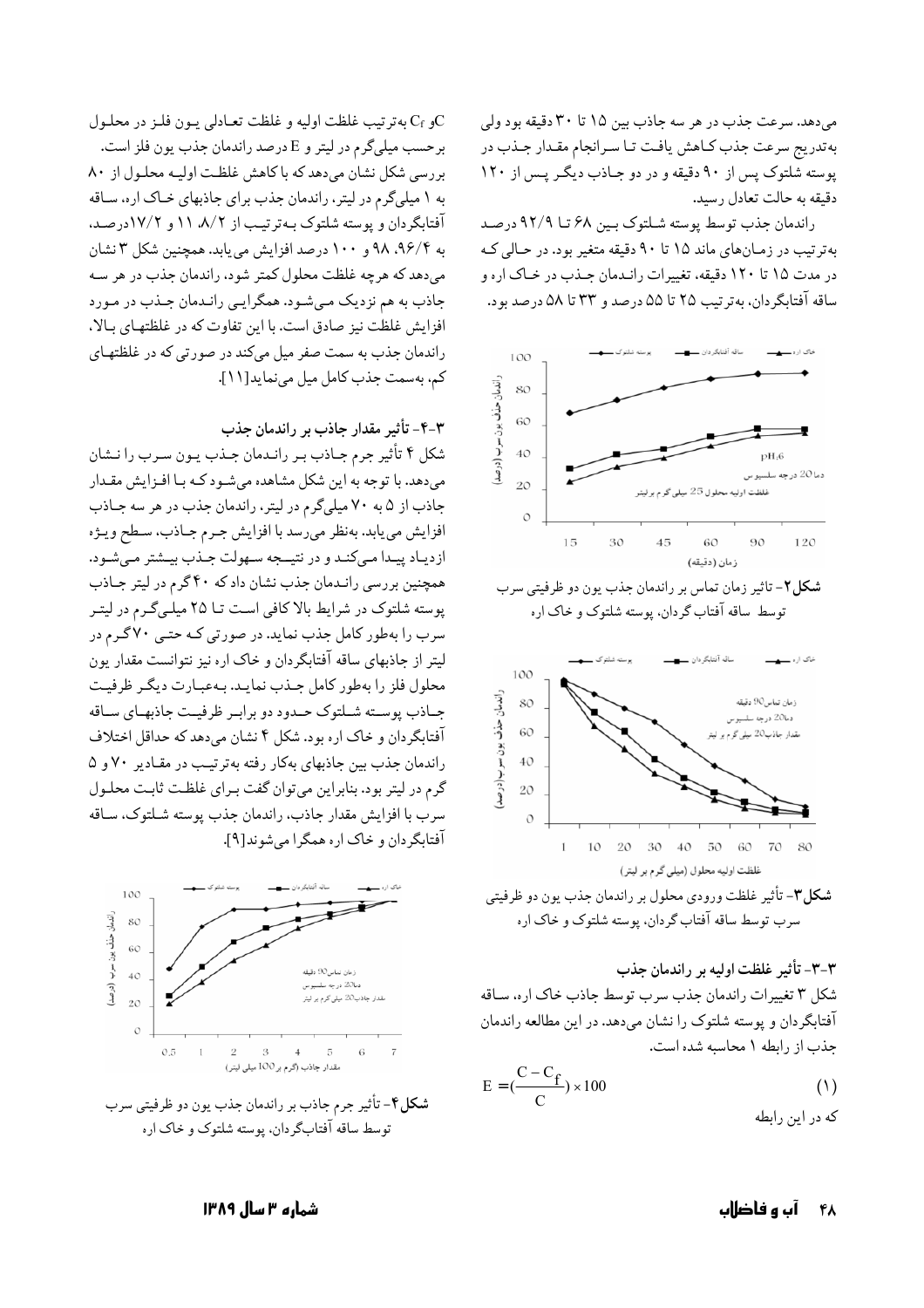٣-٥- مطالعات ايزوترم دادههای حاصل از آزمایشهای ایزوترم جـذب بـا اسـتفاده از روش همبستگی، تجزیه و تحلیل گردید. برای ایـن کـار، ابتـدا مـدلهـای ریاضی شامل مدل های تـوانی و لگـاریتمی بـا اسـتفاده از نـرمافـزار SPSS نسخه ۱۴ بر دادههـا، بـرازش داده شـد. سـپس بـا اسـتفاده از همبستگي غيـر خطـي و مـدلهـاي ايزوتـرم فرونـدليچ و لانگميـر، پارامترهای مدلها همراه با مشخصههـای آمـاری آن بـهدسـت آمـد. نتايج حاصل براي چهـار مـدل مـورد بررسـي، در سـطح اعتمـاد ۹۵ درصد محاسبه شـد. پـس از بررسـي مـدلهـا، بـا توجـه بـه ضـريب همبستگي، مـدل لگـاريتمي بـراي هـر سـه جـاذب انتخـاب گرديـد. جدول ۱ برازش مدلها بر دادههای آزمایش ایزوترم جـذب را بـرای ساقه آفتابگردان، پوسته شلتوک و خاک اره نشان مبیدهد. اگرچـه همه مدلهای مورد مطالعه از ضریب تعیین خـوبی برخـوردار بودنـد ولي مدل لگاريتمي بــا ضـريب تعيــين ٠/٩۶٩، ٠/٩٧۶، و ٩٩٢/٠ بهترتیب برای پوسته شـلتوک، سـاقه آفتـاب گـردان و خـاک اره، از برازش بهتری برخوردار بود.

جدول ١- برازش مدل های ریاضی و ایزوترم های جذب بر داده های آزمایش ایزوترم، برای جاذبهای پوسته شلتوک، ساقه آفتابگردان و

| حات اد ه                    |                   |                                  |              |
|-----------------------------|-------------------|----------------------------------|--------------|
|                             | $\mathbf{R}^2$    |                                  | مدل های      |
| خاک اره                     | ساقه              | پوسته شلتوک                      | مورد استفاده |
|                             | آفتابگر دان       |                                  |              |
| $\cdot$ /99۲                | $\cdot$ /978      | $\cdot$ /989                     | لگاريتمي     |
| $\cdot / \lambda \lambda V$ | $\cdot/\lambda$ ۲ | $\cdot$ /955                     | توانى        |
| $\cdot$ /9 $\cdot$ Y        | $\cdot/\lambda$ ۹ | $\cdot / \lambda \lambda \Delta$ | لانگمير      |
| $\cdot$ /90۳                | ۰/۹۴۲             | ۰/۹۱۲                            | فروندليچ     |

مدل لگاریتمی، در حقیقت همان مدل تمکـین اسـت[۱۰]. مـدل تمکین بهصورت رابطه ۲ معرفی گردید:

$$
x/m = q_e = a + bLnC
$$
 (7)

که در این رابطه

ناغطت ماده جذب شونده در حـال تعـادل در فـاز مـايع، q. مقـدار C يون ماده جذب شده در حالت تعـادل در فـاز جامـد، a و b ضـرايب مدل، x جرم ماده جذب شده بر روى جاذب برحسب ميلـيگـرم و m جرم ماده جاذب بهكار رفته بر حسب گرم است.

مدل ایزوترم تمکین برای فرایند جذب سرب توسط جاذبهای پوسته شلتوک، ساقه آفتابگردان و خاک اره بهترتیب در شکلهای ۵، ۶ و ۷ نشان داده شده است.



شکل ۵-مدل تمکین برای ایزوترم جذب سرب توسط پوسته شلتوک



**شکل ۶**-مدل تمکین برای ایزوترم جذب سرب توسط ساقه آفتابگردان



شکل ۷-مدل تمکین برای ایزوترم جذب سرب توسط خاک اره

۴-نتىجەگىرى ۱- پوسته شلتوک میتوانـد بـهعنـوان جـاذب مناسـب بـراي حـذف سرب در محیط آبی استفاده گر دد ۲-فرایند ایزوترم جنذب سرب توسط پوسته شلتوک، از مدل تمکين پيروي مي کند.

شماره ۳ سال ۱۳۸۹